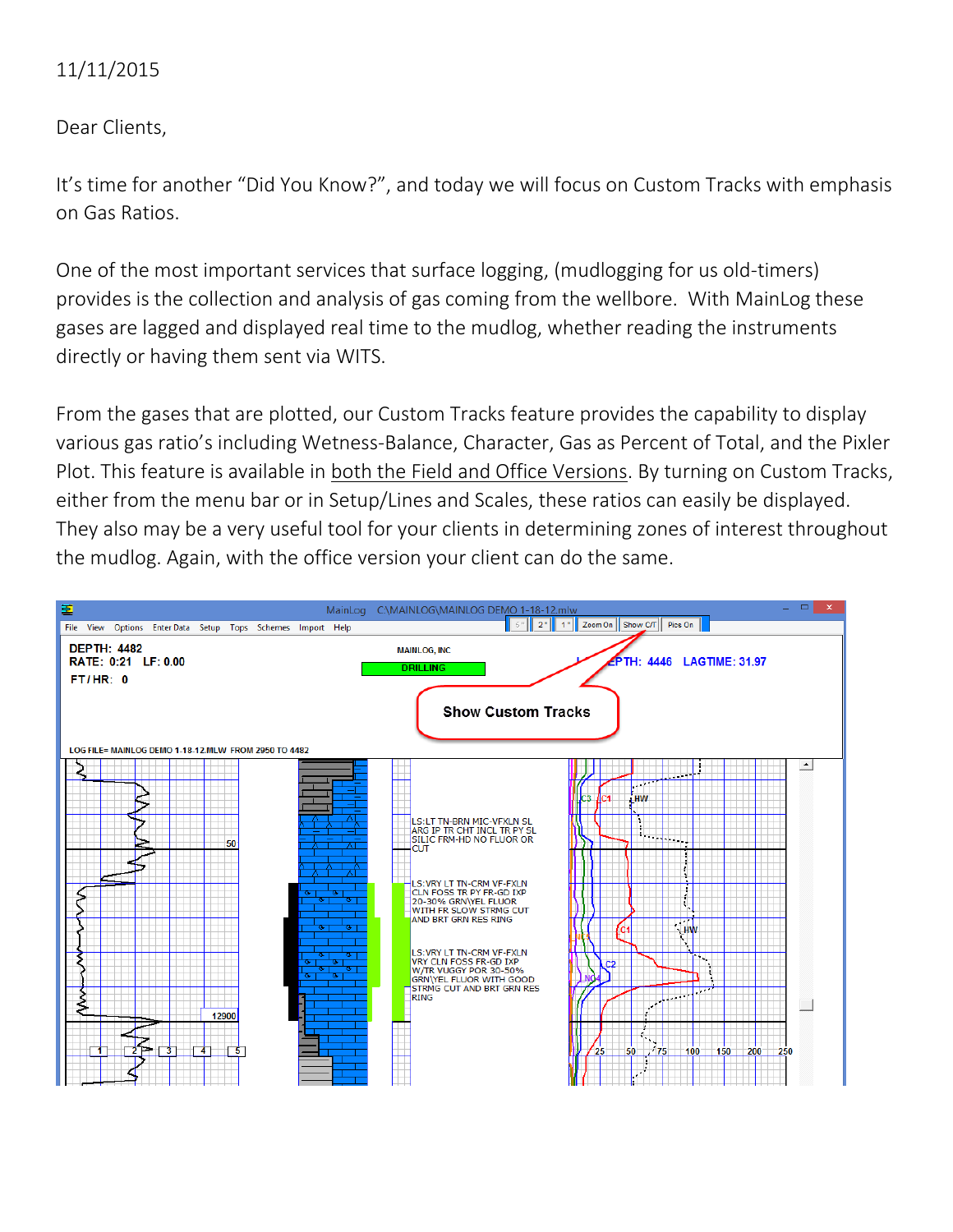The screen shot below displays the Wetness\Balance Ratio, Pixler and Gas as Percent of Total ratios. The Pixler graph opens up by pressing & holding the "Ctrl" key and right clicking on the Pixler column at any depth.



It should be emphasized that ratio plots are only as good as the instruments that analyzed them and how they were acquired. This includes the calibration of those instruments, and even then, ratio plots are still only one tool in evaluating a zone and are not 100% fool proof. Attached are a few articles on gas ratios that are very informative.

By "Right" clicking on a custom track opens the Custom Tracks Dialog. There are ten custom tracks available with the ability to display six different data curves on each track. You have the option to display just one track and can even size the track. You can also choose to show that track on the Horizontal Log.

There are "Pre-defined tracks" that when selected will automatically populate the selected track and size it. Included in these are the Wetness-Balance Ratio, Percent of Total and Pixler Ratios. Being pre-defined the user does not have to individually build the track and scales or select the curves.

Under "Data tracks" there are many ratios to choose from and the user can size, scale and label the tracks. Other options are also available and under Help\MainLog Manual, full instructions can be found on Custom Tracks.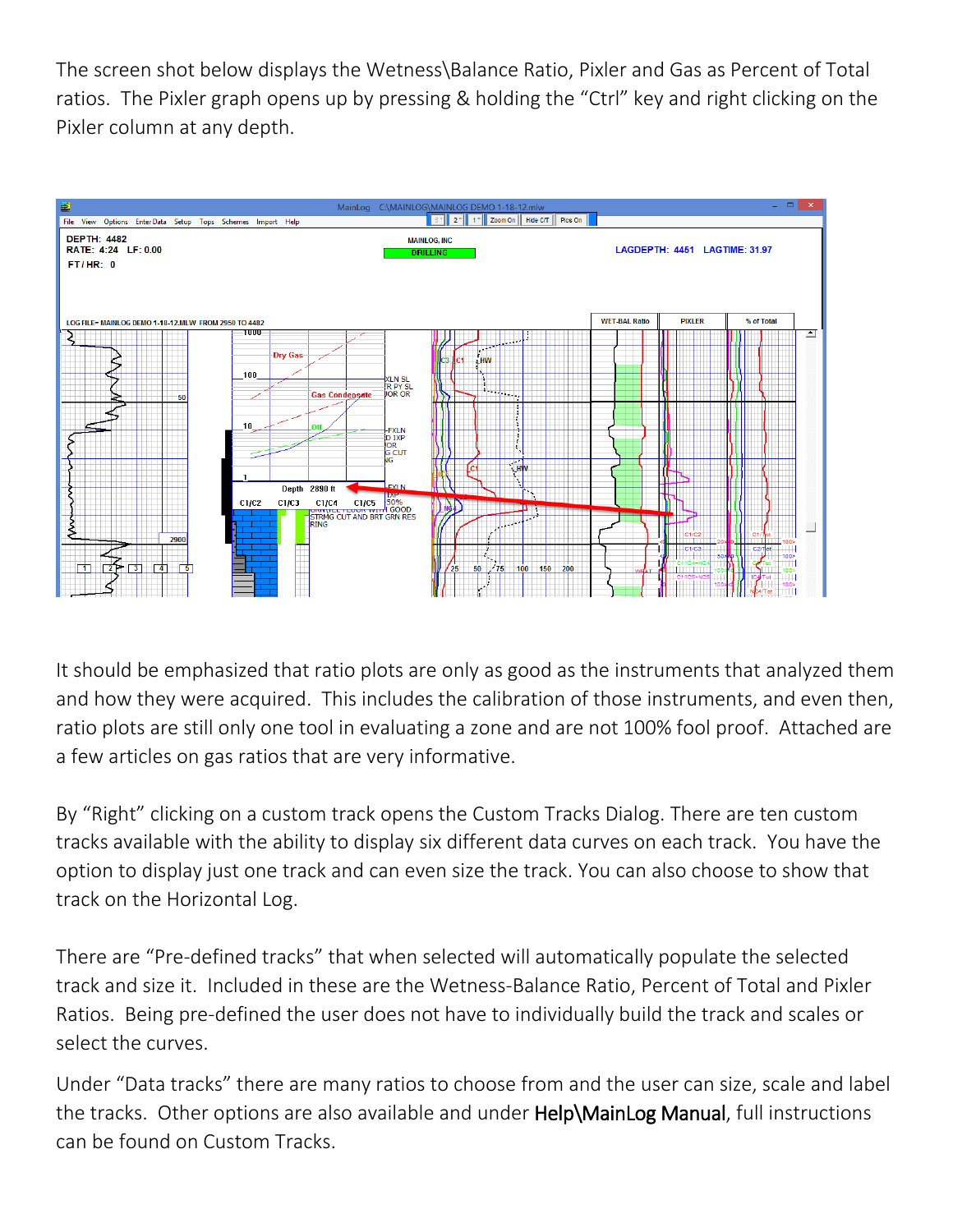

The Wetness Balance Ratio can also be displayed on the Horizontal Log as well, and may be useful for staying in zone.